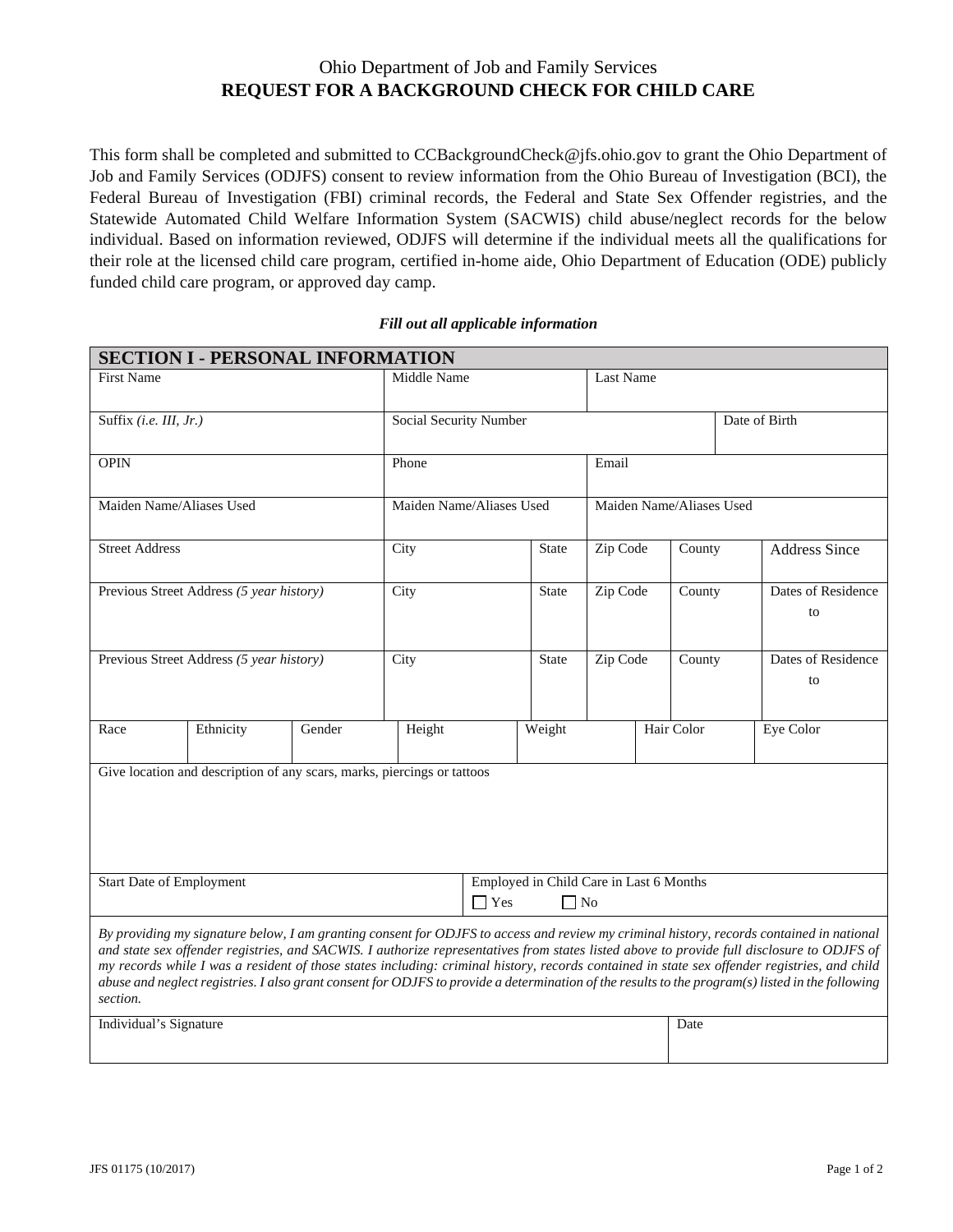| SECTION II - PROGRAM INFORMATION (Please attach extra copies of this page if needed) |               |               |               |                                                       |  |  |  |  |  |  |
|--------------------------------------------------------------------------------------|---------------|---------------|---------------|-------------------------------------------------------|--|--|--|--|--|--|
| Program Name                                                                         |               |               |               | Program Number                                        |  |  |  |  |  |  |
|                                                                                      |               |               |               |                                                       |  |  |  |  |  |  |
| Program Email                                                                        |               |               |               | County of Program                                     |  |  |  |  |  |  |
| Program Type                                                                         |               |               |               |                                                       |  |  |  |  |  |  |
| <b>ODJFS</b> Program                                                                 | $\Box$ Center | $\Box$ Type A | $\Box$ Type B | In-Home Aide<br>Approved Day Camp<br>$\Box$<br>$\Box$ |  |  |  |  |  |  |
| ODE Program                                                                          | Preschool     | School Child  |               |                                                       |  |  |  |  |  |  |
|                                                                                      |               |               |               |                                                       |  |  |  |  |  |  |
| Program Name                                                                         |               |               |               | Program Number                                        |  |  |  |  |  |  |
| Program Email                                                                        |               |               |               | County of Program                                     |  |  |  |  |  |  |
|                                                                                      |               |               |               |                                                       |  |  |  |  |  |  |
| Program Type                                                                         |               |               |               |                                                       |  |  |  |  |  |  |
| <b>ODJFS</b> Program                                                                 | $\Box$ Center | $\Box$ Type A | $\Box$ Type B | In-Home Aide<br>Approved Day Camp<br>$\mathsf{L}$     |  |  |  |  |  |  |
| <b>ODE</b> Program                                                                   | Preschool     | School Child  |               |                                                       |  |  |  |  |  |  |
|                                                                                      |               |               |               |                                                       |  |  |  |  |  |  |
| Program Name                                                                         |               |               |               | Program Number                                        |  |  |  |  |  |  |
| Program Email                                                                        |               |               |               | County of Program                                     |  |  |  |  |  |  |
|                                                                                      |               |               |               |                                                       |  |  |  |  |  |  |
| Program Type                                                                         |               |               |               |                                                       |  |  |  |  |  |  |
| <b>ODJFS</b> Program                                                                 | $\Box$ Center | $\Box$ Type A | $\Box$ Type B | In-Home Aide<br>Approved Day Camp<br>$\Box$           |  |  |  |  |  |  |
| <b>ODE</b> Program                                                                   | Preschool     | School Child  |               |                                                       |  |  |  |  |  |  |

*Note: The individual may not begin employment until they have submitted this form to ODJFS and their fingerprints via a WebCheck agency. The individual may not have sole responsibility for children until the JFS 01176 "Program Notification of Background Check Review for Child Care" is on file at the program.*